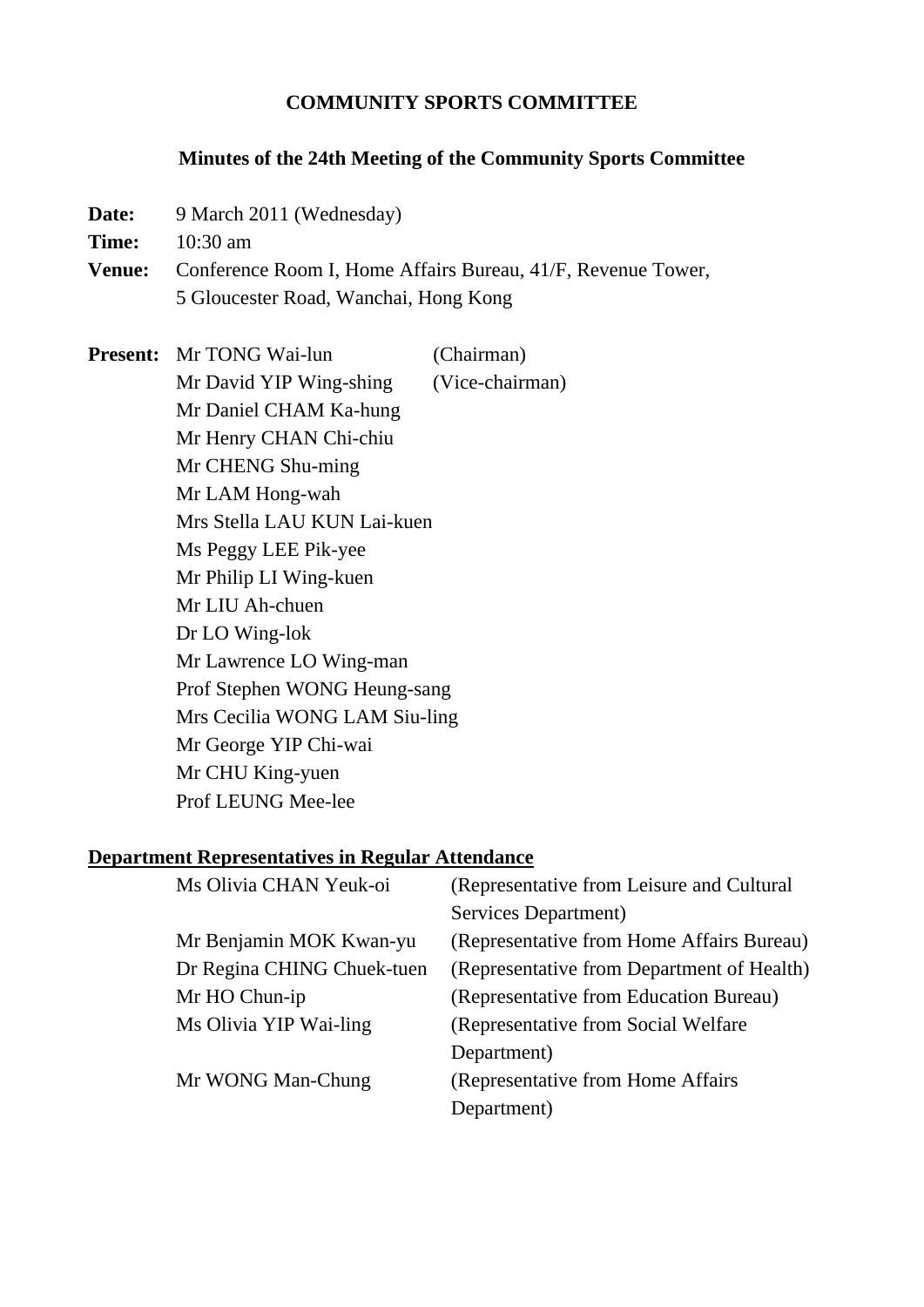### **Absent with Apologies**

 Mr Raphael TONG Tai-wai Dr Simon YEUNG Sai-mo

### **In Attendance**

Dr Edward CHOW Wah (Education Bureau)

#### **Secretary**

 Mrs Betty FUNG CHING Suk-yee (Leisure and Cultural Services Department) Mr Bobby CHENG Kam-wing (Leisure and Cultural Services Department) Ms LAM Sau-ha (Leisure and Cultural Services Department) Ms Rebecca LOU Wai-yi (Leisure and Cultural Services Department)

Ms LOK Kit-ha (Leisure and Cultural Services Department)

### **Opening Remarks**

1.1 Mrs Betty FUNG, Director of Leisure and Cultural Services said that the meeting was the first one of the current Community Sports Committee (CSC). She congratulated Mr TONG Wai-lun and Mr David YIP on their appointments as the Chairman and Vice-chairman of the current CSC respectively by the Secretary for Home Affairs. She also thanked former Members who continued to serve the CSC and welcomed three new Members. She hoped that the CSC would continue to work closely with the Home Affairs Bureau (HAB) and the Leisure and Cultural Services Department (LCSD) to promote the development of community sports. Besides, she expressed sincere gratitude to former Chairman Mr CHAU How-chen for leading the CSC to complete various tasks throughout the years and continuing to serve as the Chairman of the 3rd Hong Kong Games (HKG) Organising Committee (OC). She was also grateful to former Members for their contribution to the CSC.

1.2 The Chairman welcomed all Members and representatives from various government departments to the meeting and said that he was honoured to have been appointed as the Chairman of the current CSC by the Secretary of Home Affairs. He hoped to continue promoting the development of community sports actively with the full support of the Vice-chairman and all Members. The current CSC consisted of 25 Members, among whom three were new, including Mr YIP the Vice-chairman, Ms Peggy LEE and Mr CHU King-yuen. All three of them came from the District Councils (DCs). The Chairman was grateful to former CSC Members, including Mr CHAU the former Chairman, Prof CHEUNG Siu-yin, Mr Alan CHOW, Mr FUNG Kwong-chung and Mr James KONG for their contribution to the CSC. He hoped that all Members would actively voice their opinions and work hand in hand for the development of community sports.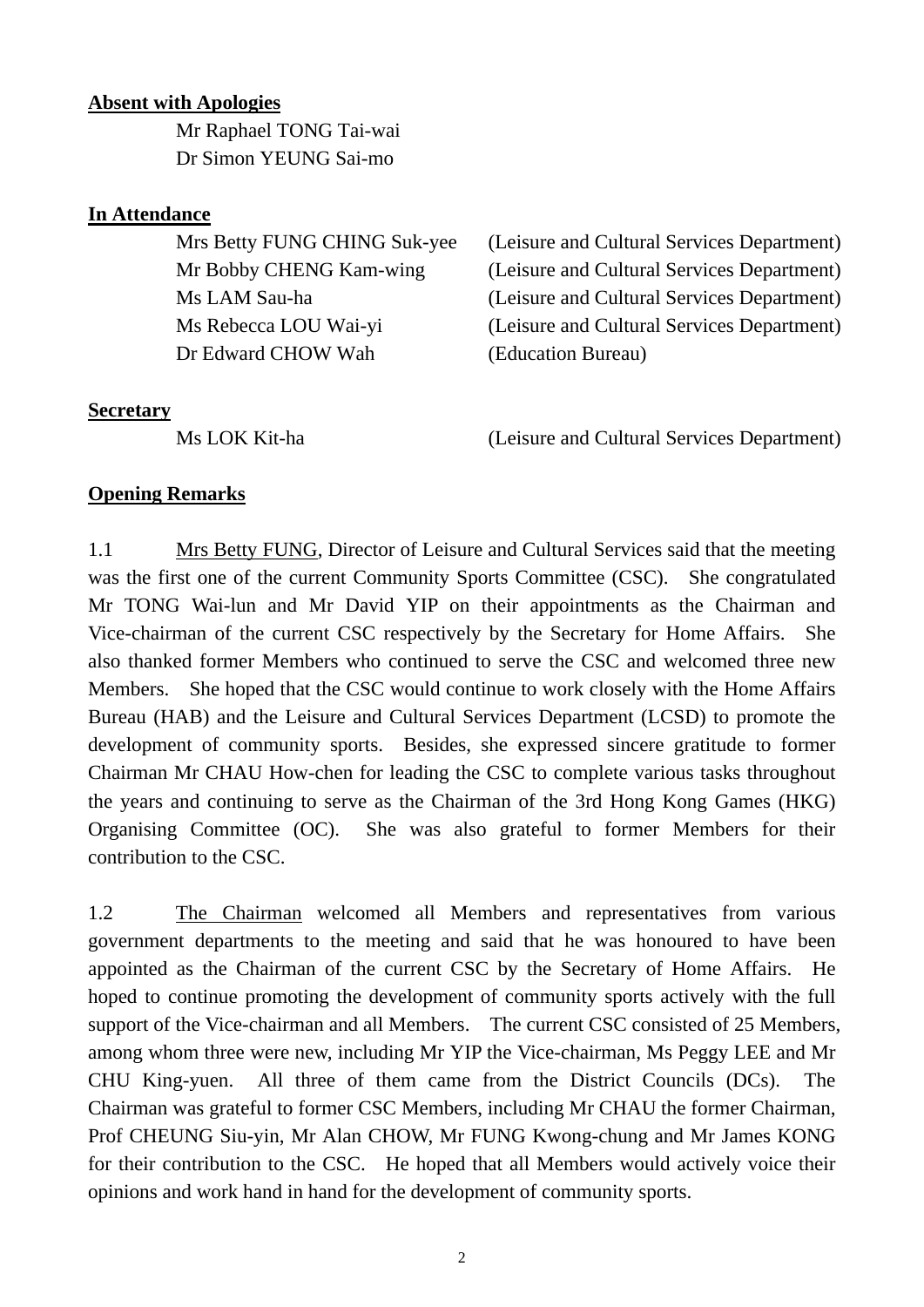## **Item 1: Confirmation of the Minutes of Last Meeting of the CSC**

2.1 The draft minutes of the 23rd meeting were faxed to Members for comment on 28 January by the Secretariat and hitherto proposed amendments were received from Mr Philip LI, the Education Bureau (EDB) and the HAB. The amended draft minutes were faxed to Members on 3 March. The Chairman asked Members to refer to the proposed amendments tabled at the meeting. As no further amendment was proposed at the meeting, the Chairman announced that the minutes of the 23rd meeting were endorsed.

## **Item 2: Matters Arising**

# **(i) Report on the Follow-up Action Plan on Study on Sport for All – the Participation Patterns of Hong Kong People in Physical Activities**

3.1 The Chairman invited Ms LOK Kit-ha of the LCSD to report the progress of the Follow-up Action Plan on Study on Sport for All – the Participation Patterns of Hong Kong People in Physical Activities.

3.2 Ms LOK Kit-ha reported that the LCSD had organised more activities, such as gateball, lawn bowls, fitness walking and jogging, for inactive middle-aged people to encourage them to do exercise actively. Apart from that, the department suggested designating walking tracks in the 18 districts in the territory to promote fitness walking. The relevant walking tracks were found in some LCSD venues or wide road sections in the community. The LCSD had invited the Physical Fitness Association of Hong Kong, China to assess the suggested routes. Promotion activities would be launched in due course to encourage the public to use the walking tracks and engage in fitness walking actively.

3.3 Prof Stephen WONG suggested providing such information as walking distances and energy consumption indicators on the walking tracks. By providing such scientific data, it was hoped that the public would be attracted to do exercise persistently.

3.4 Dr Regina CHING of the Department of Health (DH) was pleased to learn about the relevant promotion activities and said that the Healthy Cities project had been implemented in the 18 districts to provide a platform for promoting facilities in the district to members of the public. She suggested contacting the organisers of the project for their assistance in promoting the walking tracks in districts.

3.5 Prof LEUNG Mee-lee remarked that a student of the Hong Kong Baptist University was conducting a research study on the benefits of fitness walking and tai chi to the health of inactive middle-aged people. She hoped that the LCSD would make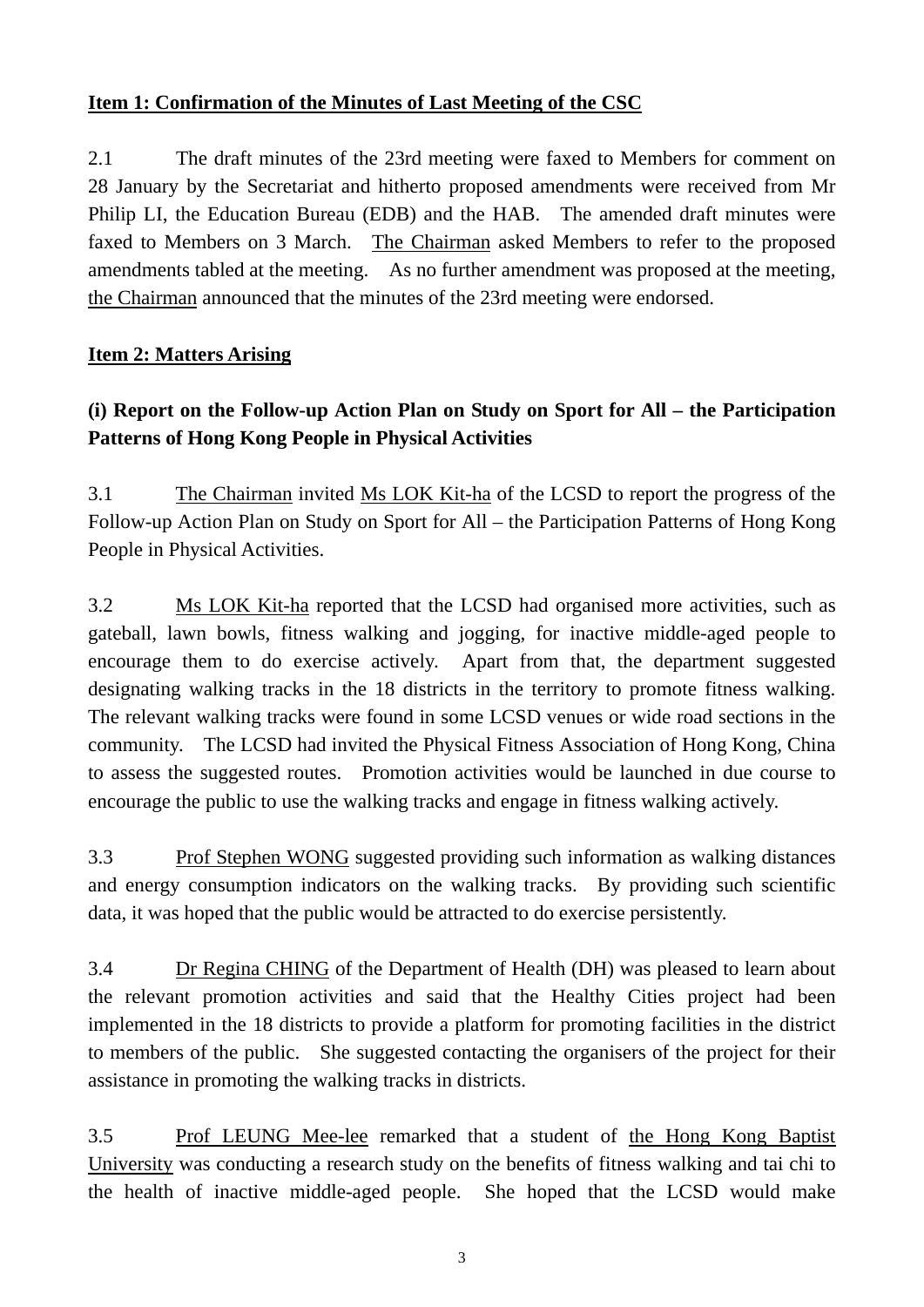reference to the study.

3.6 Prof Stephen WONG opined that facilities and environmental factors were very important. As some of the public were yet to realise the importance of a healthy life, he suggested utilising the existing good environment and facilities to change the habits of the public and encourage them to do more exercise.

3.7 The Chairman thanked Members for their views. To follow up on the promotion work of Phase II, he suggested the current CSC should continue to retain the Task Force to Follow up on the Study Report on the Participation Patterns of Hong Kong People in Physical Activities (Task Force) and invited Dr LO Wing-lok and Prof Stephen WONG to continue to be the Convenor and Vice-convenor respectively. He also welcomed interested Members to join the Task Force by returning the completed reply slip to the Secretariat after the meeting.

# **(ii) Report of Advisory Committee on the Healthy Exercise for All Campaign – Physical Fitness Test for the Community 2010-11**

4.1 The Chairman invited Dr LO Wing-lok, the Convenor of the Advisory Committee for the Physical Fitness Test for the Community 2010-11 (the Advisory Committee) to report the latest work progress of the Physical Fitness Test for the Community (the Physical Fitness Test).

4.2 Dr LO Wing-lok reported that the Advisory Committee had held three meetings since its establishment and been following up on the work of the Physical Fitness Test actively. The Physical Fitness Test adopted a random sampling method which ensured certain degree of representativeness. The LCSD issued four tender invitations between September and December 2010. No quotations were received in response to the tender invitation for the provision of consultancy service during the first round of calling for tenders and thus a re-tendering exercise was conducted in November 2010. As of early March this year, the tendering exercise for four kinds of services had been successfully completed. The Chinese University of Hong Kong was responsible for designing samples, providing consultancy service and supervision, monitoring the operation of and co-ordination among various implementation units that work for different groups in the physical fitness tests, submitting a consolidated data analysis and a report. The Physical Fitness Association of Hong Kong, China was responsible for providing services regarding the physical fitness tests, data collection and analysis, and compilation of reports for the secondary school and kindergarten groups, as well as providing services regarding the physical fitness tests and data collection at households throughout the territory (for the age group 20-69). MVA Hong Kong Limited was responsible for providing services regarding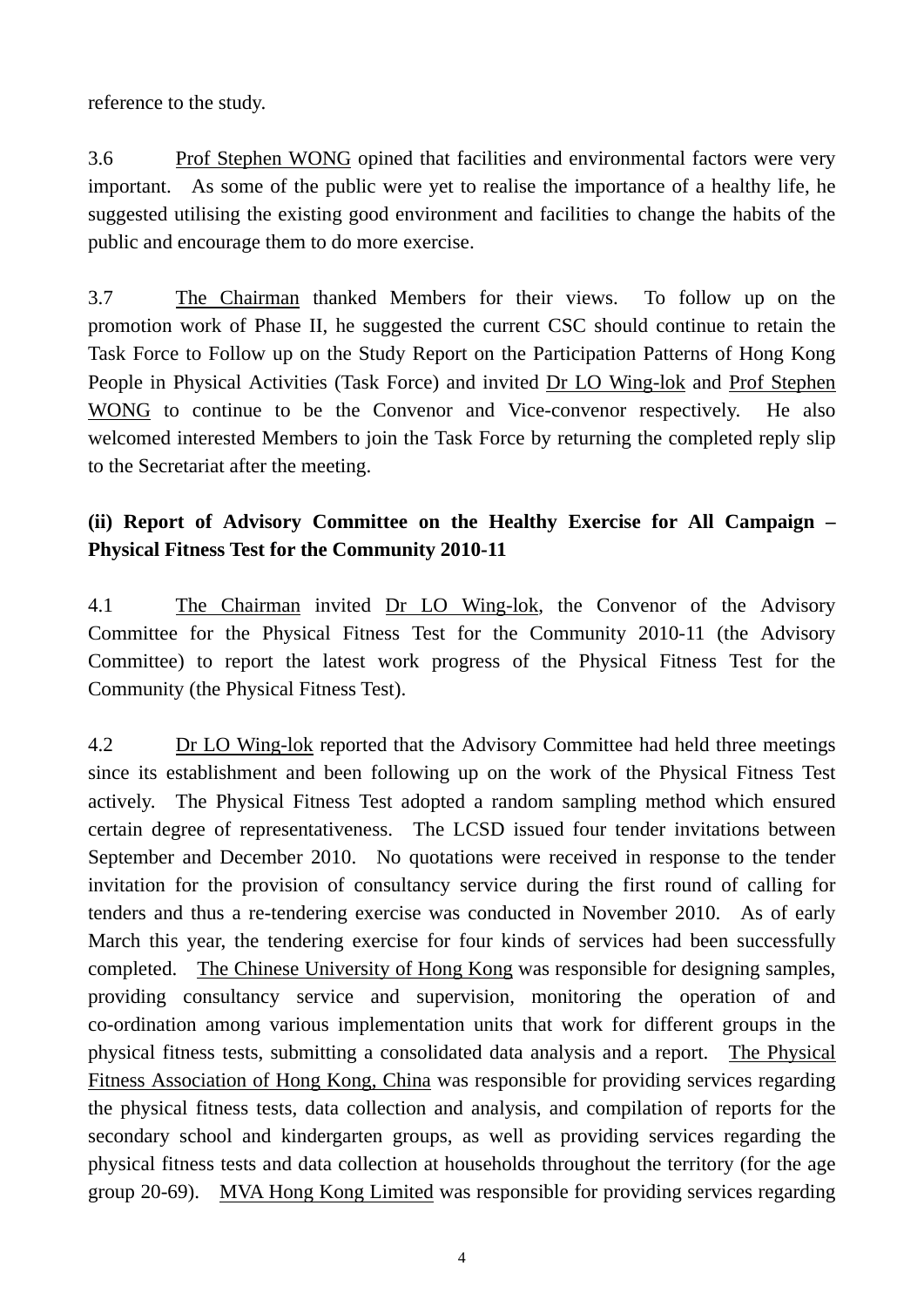the territory-wide household questionnaire survey (for the age group 20-69). The Secretariat held meetings with various professional organisations on 28 February and 7 March 2011. As the first tender required re-tendering, the implementation timetable for all groups, except the primary school group on which research was done by selecting primary schools by the EDB, had to be revised. It was expected that the Physical Fitness Test would commence after April while data collection would finish in December. Thereafter, data collation and analysis, as well as report compilation would be carried out. The Advisory Committee would hold the 4th meeting on 15 March to discuss the details of various preparation work.

4.3 Mr HO Chun-ip of the EDB commented that the progress of data collection for the primary school group was very good. Among 18 participating primary schools, 6 had finished all tests, 11 were taking the tests and only 1 was still discussing the details of arrangement. He expected that data collection would finish between May and June and relevant findings would be submitted to the Advisory Committee in July for analysis and compilation of reports.

# **Item 3: Report of the 3rd Hong Kong Games Organising Committee (CSC Paper 1/11)**

5.1 The Chairman invited Ms Rebecca LOU, Secretary General of the 3rd HKGOC, to brief Members on CSC Paper 1/11.

5.2 Ms Rebecca LOU briefed Members on CSC Paper 1/11. The Chairman invited Members to give their views on the paper.

5.3 Members gave their views on the paper. Their views and responses were summarised as follows:

- (a) Mrs Cecilia WONG thanked the OC for accepting her opinion and providing a chance for athletes with disabilities to participate in the 3rd HKG. She regarded that as a good start and hoped that there would be more socially inclusive activities in the future.
- (b) Mr CHENG Shu-ming was of the opinion that the publicity for the Dynamic Moments Photo Contest was not effective. The public did not know the arrangements of how to obtain entry forms and submit entries. He suggested enhancing promotion to attract active participation of the public.
- (c) Ms Rebecca LOU said that the prospectus of and information on the photo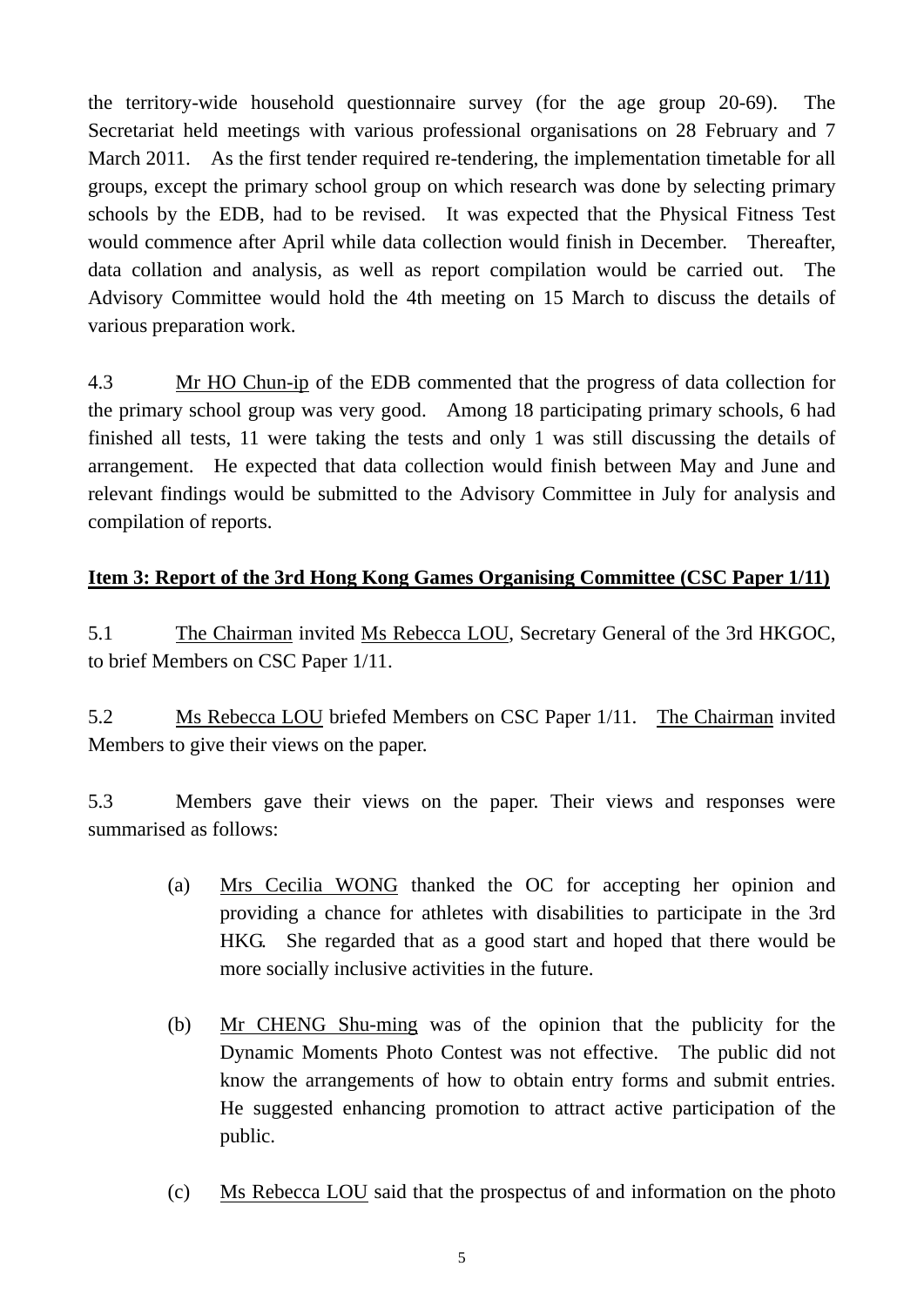contest had been uploaded onto the website of the HKG while promotion leaflets were distributed in all District Leisure Services Offices (DLSOs) and sports venues of the LCSD. Members of the public could capture moments of the events and activities of the 3rd HKG held between 26 March and 5 June, and submit their entries by 6 pm on 8 June. She remarked that promotion of this activity would continue to be carried out through various channels. Ms Olivia CHAN of the LCSD suggested discussing with the Photographic Society of Hong Kong on using its network to promote this activity to photography enthusiasts.

- (d) Mr Daniel CHAM said that the promotion of the HKG this year was more effective than before because of the additional resources available. Publicity materials included TV APIs, large banners and lamp-post banners, etc. The arrangement of the opening ceremony was also attractive. Since the opening ceremony was held in the relatively remote Siu Sai Wan Sports Ground, the LCSD would provide each district with \$10,000 for transporting athletes and residents of the district to attend the opening/closing ceremony. As the number of tickets allotted to each district was unknown at the moment, it was doubtful that the transport allowance for districts in the New Territories was sufficient. He suggested increasing flexibility of the arrangement as much as possible to ensure a satisfactory attendance of the activities. Besides, he suggested setting up a group on the social networking website, Facebook, to promote the HKG free-of-charge, and disseminate information on the competition schedule and results of competitions regularly to Members of the OC and the CSC during the games period to encourage Members to participate in the HKG actively.
- (e) Ms Rebecca LOU responded that each district was allotted 500 tickets preliminarily, including 200 for the DC for arranging residents of the district to attend the opening ceremony, 200 for the DLSO for distributing to the public, and 100 for secondary/primary schools in the district for students and parents. Along with the participating athletes and cheering team members in various districts, it was expected that the attendance of the opening ceremony would reach 12 000. She said that she would follow up on the arrangement of the regular dissemination of information on the competitions to Members during the games period.
- (f) Ms Olivia CHAN of the LCSD remarked that the expenses of the activity were being calculated. She hoped to raise the transport allowance for each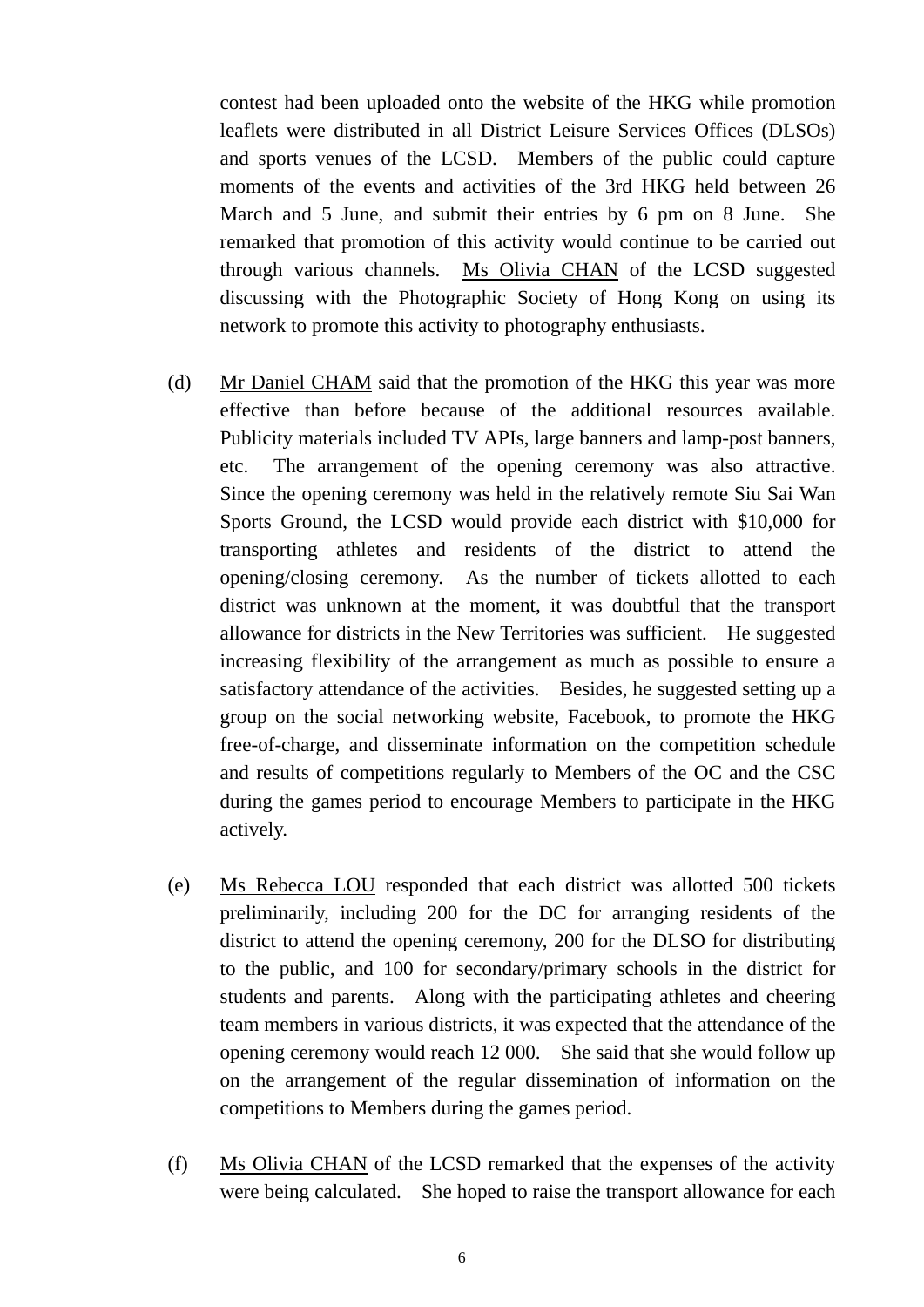district to \$15,000. Apart from transportation, it was planned that drinks and snacks would also be provided to attract and facilitate the public to attend the opening ceremony. Since the demand for transport allowance varied among districts, she hoped that existing resources would be utilised to meet the different needs of various districts as far as possible.

- (g) Mr CHENG Shu-ming wished to know who would pay the relevant expenses. Ms Olivia CHAN of the LCSD replied that the allowance would be provided by the LCSD. District teams might consider applying for additional funding from the respective DCs to pay for other expenses.
- (h) Mr CHU King-yuen said that each district received sponsorship from many district organisations in addition to the HKG sponsors. He asked if the OC would acknowledge the district organisations for their sponsorship. Besides, he asked whether the amount of transport allowance would be raised flexibly with respect to the needs of districts, as some districts did not have any competition venues and athletes had to travel to other districts to take part in the games.
- (i) Ms Rebecca LOU replied that the OC and the Standing Committee had confirmed the list of sponsors/organisations of each district. The districts could acknowledge the relevant sponsors/organisations according to the planned acknowledgement arrangements, including using panels, banners or lamp-post banners. Besides, additional transport allowance for transporting athletes to the competition venues could not be provided at the moment due to limited resources.
- (j) Mr Henry CHAN thought that the 18 Districts' Pledging Ceremony held on 25 February was very successful. Currently, it was an important moment for publicity. He suggested making reference to successful example of the 2009 East Asian Games in which the theme of "Green, Cultural and Energetic" was adopted, to increase green elements in the HKG. He mentioned that the flowers in a flower plot in Tai Po Waterfront Park were arranged to form the words "The 3rd Hong Kong Games" and suggested the LCSD and other districts should add as many green elements as possible in publicity or event promotion. Besides, he wished to know if titbits of HKG events would be relayed on TV or if the highlights of the HKG events would be uploaded onto the website for the public to share the athletes' joy of winning awards.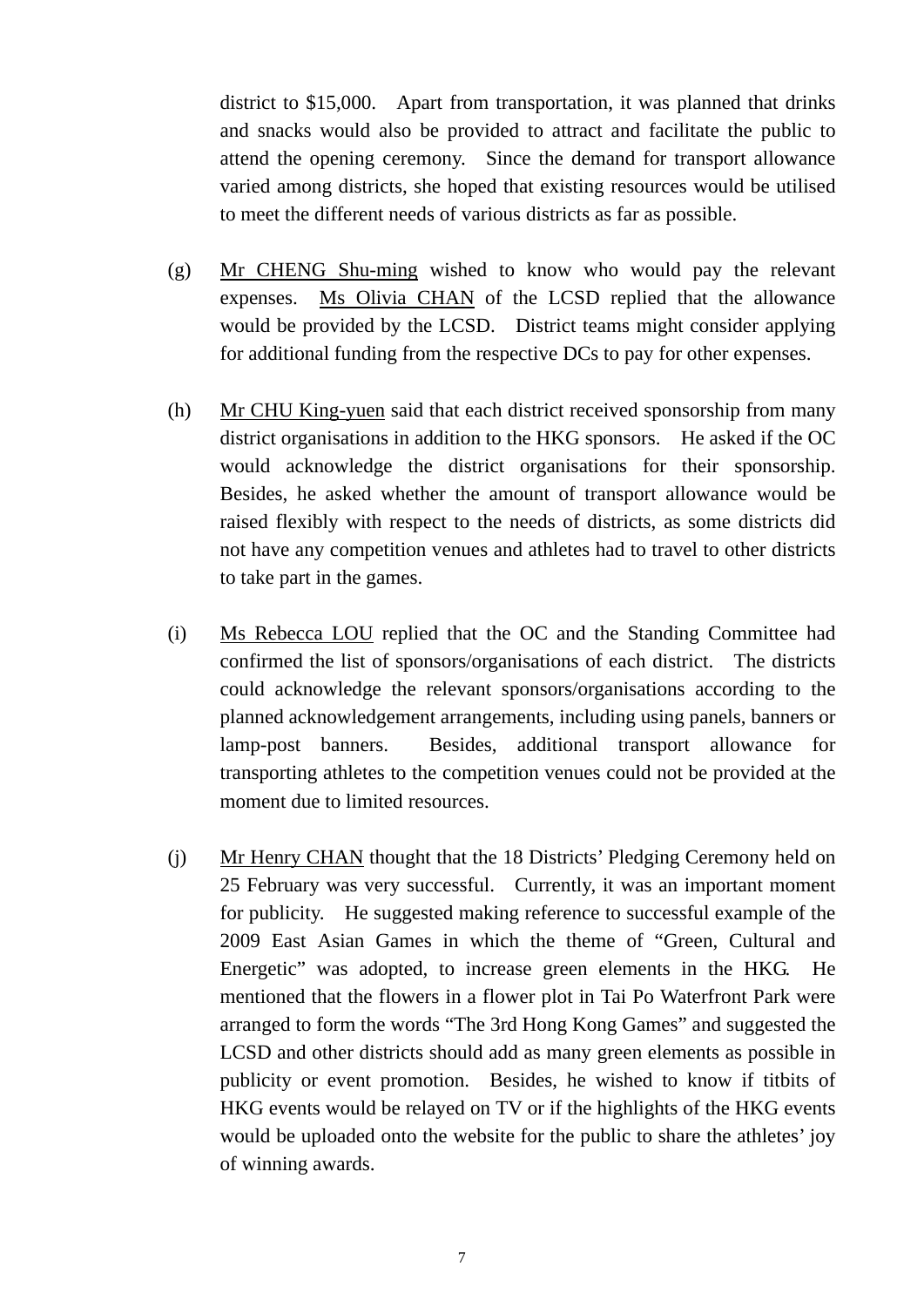- (k) Ms Rebecca LOU responded that thematic flower plot and booth for promoting the HKG would be set up in the showground of the Hong Kong Flower Show to be held on 11 March in order to add green elements in the HKG. Besides, she said that RoadShow had been arranged to film the state of preparation and titbits of the 18 districts for broadcasting on public buses at different time slots.
- (l) Dr Regina CHING of the DH, noting that the Hong Kong Jockey Club was the principal contributor of the  $3<sup>rd</sup>$  HKG, asked whether there were restrictions regarding sponsoring organisations. She said that in addition to tobacco advertisements, the World Health Organization had proposed in the previous year that advertisements for unhealthy food or food with high contents of fat, sugar or salt should also be banned in schools and young children's venues. She suggested that the OC of the HKG consider the above proposal as childhood obesity was currently a serious problem in Hong Kong and the promotion of unhealthy food was the biggest offender.
- (m) Ms Rebecca LOU replied that the HKG currently placed no restrictions on sponsorship from food companies. She hoped that the DH could provide relevant information for future reference. Ms Olivia CHAN of the LCSD added that it was the Government's established policy not to accept sponsorship from tobacco and hard liquor companies and that the relevant guidelines were set out in detail in publicity materials. The proposal to restrict sponsorship from producers of unhealthy food could be tabled for deliberation for the next HKG.
- (n) Mr CHENG Shu-ming expressed his concern that the promotion of sports and physical activities at the district level, which currently relied heavily on the support of food sponsors, would become more difficult if such sponsorship were restricted. He suggested that consideration be given to restricting the advertising arrangements of sponsors instead of refusing sponsorship from food companies.
- (o) Dr LO Wing-lok remarked that some companies which appeared to be selling healthy food might actually be owned by tobacco firms. He suggested avoiding accepting sponsorship from such companies. He hoped that the DH and the Hong Kong Council on Smoking and Health could provide relevant information for reference.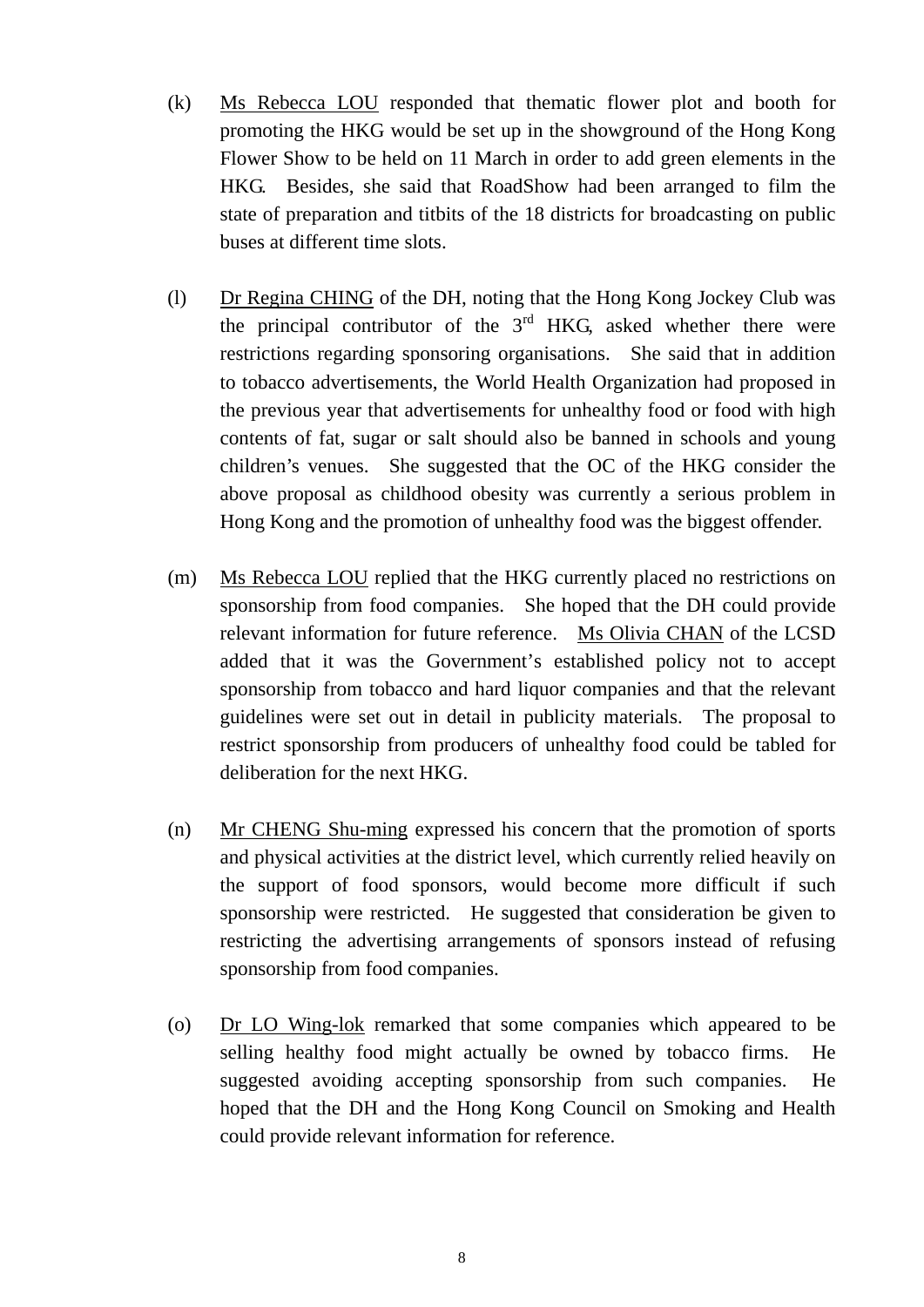(p) Mr Philip LI said that sponsorship was critical to the promotion of sports. He suggested adopting a balanced approach as he was worried that imposing too stringent restrictions on soliciting sponsorship would disqualify many sponsors. Besides, he commented that the issue involved an extensive scope and was a matter of overall Government policy and that the CSC was not in a position to discuss the issue in detail.

5.4 The Chairman thanked Members for their valuable views and suggestions, which would be forwarded to the OC for deliberation. He remarked that the first time cash sponsorship from the Hong Kong Jockey Club for the  $3<sup>rd</sup>$  HKG bore encouraging testimony to the successful branding of the Games, hoping that the next HKG would continue to attract more sponsorship. Another testament to the rising status of the HKG was the People's Liberation Army Hong Kong Garrison's agreement to perform for the first time at its opening ceremony. The Chairman thanked his predecessor Mr CHAU and LCSD staff for their efforts and urged Members to attend the opening and closing ceremonies of the 3rd **HKG** 

## **Item 4: Development of School Sports Programme (CSC Paper 2/11)**

6.1 The Chairman invited Ms LAM Sau-ha of the LCSD to introduce the content of CSC Paper 2/11 by PowerPoint.

6.2 Ms LAM Sau-ha introduced the content of CSC Paper 2/11. The Chairman invited Members to give their views on the paper.

6.3 Members gave their views on the paper. Their views and responses were summarised as follows:

> (a) Mr LIU Ah-chuen commented that the School Sports Programme (SSP) had in recent years made possible the progressive Sports Award Scheme with more effective promotion strategies. He hoped that more national sports associations (NSAs) would be invited to join the SSP for the provision of a wider diversity of sports. He also suggested providing directions for strategic promotion to further promote the SSP. He said that currently only 177 schools participated in the sportFIT Award Scheme. Given the serious problem of student obesity and the need to enhance students' physical fitness, he proposed encouraging schools territory-wide to join the sportFIT Award Scheme in support of the Healthy School Policy and in furtherance of public health, and subsequently encouraging them to join the more advanced sportTAG Award Scheme and other schemes. He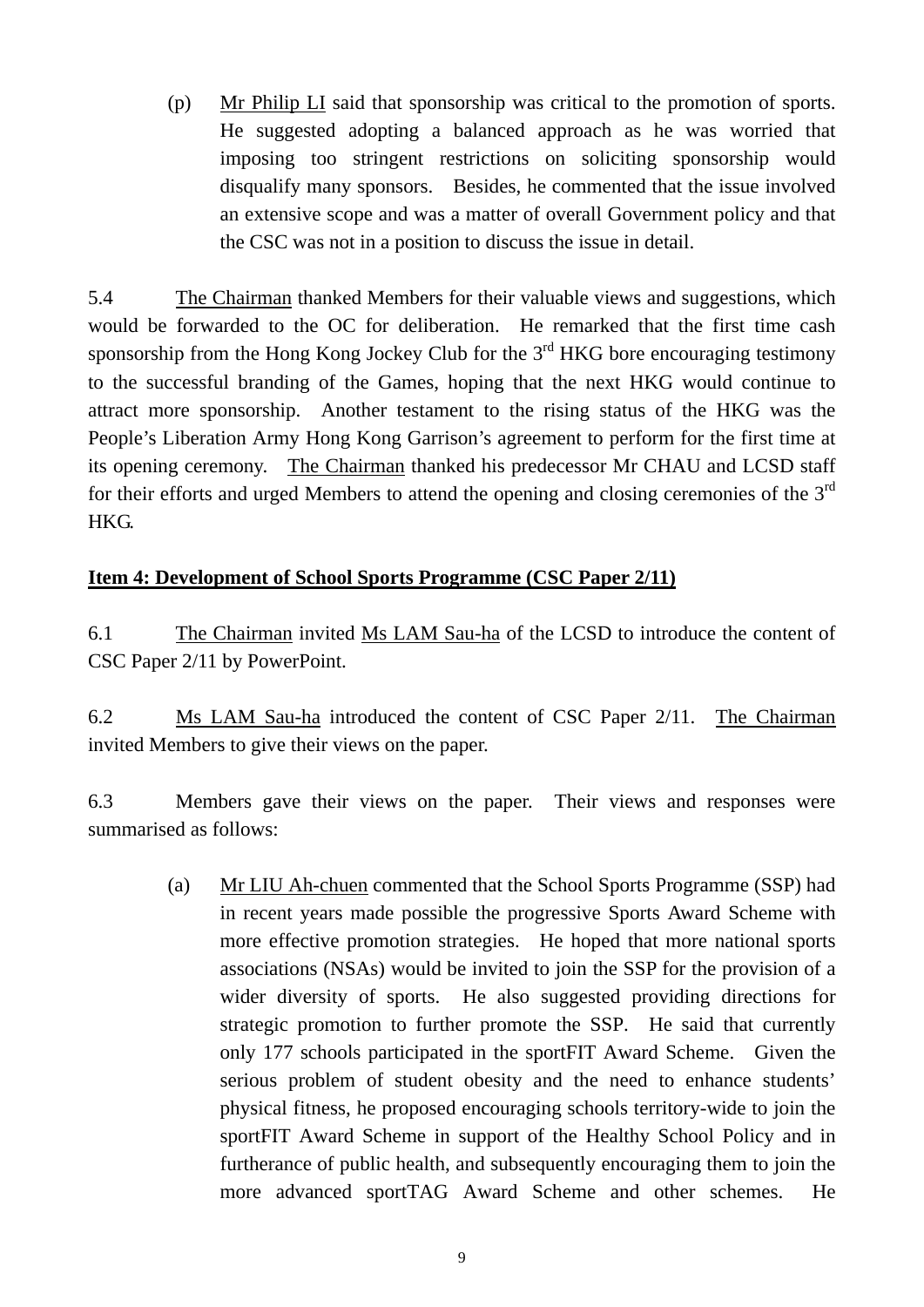recommended stepping up promotion work among associations of principals in various districts and supporting the Healthy School Programme of the EDB and the DH, believing that multi-channel promotion would achieve better results.

- (b) Mrs Stella LAU asked whether the EDB, which was currently implementing the New Senior Secondary Curriculum, would consider including physical fitness in the Student Learning Profile to motivate students' participation and to provide an indicator for schools.
- (c) Mr HO Chun-ip of the EDB said that the development of students' physical fitness had already been incorporated in the School Performance Indicators. He suggested that schools and students should record the information on physical fitness in the Student Learning Profile. He added that the EDB encouraged students to engage actively in different learning experiences and include the relevant information in the student portfolios, which, subject to their schools' confirmation, would be submitted to tertiary institutions or other organisations for reference. With regard to the promotion of the sportFIT and the sportTAG Award Schemes, he said that the EDB would continue to study with the LCSD and the DH in order to identify ways to bring in more schools.
- (d) Ms LAM Sau-ha said that sportFIT awards were for students who had been granted awards under both the sportACT Award Scheme and the EDB's School Physical Fitness Award Scheme. Currently some 400 schools participated in the EDB's School Physical Fitness Award Scheme. The LCSD would work on enhancing the sportFIT Award Scheme with a view to encouraging more schools to take part. She also said that the LCSD would continue to support the DH's Healthy School Policy and join in the efforts to promote the importance of physical exercise and healthy diet at schools.
- (e) Prof Stephen WONG remarked that the SSP had been very well participated since its launch in 2001. He asked if any comprehensive and scientific reviews had been carried out regarding the "quality" and "quantity" of the Programme to ascertain its actual effectiveness.
- (f) Ms LAM Sau-ha responded that the LCSD regularly reviewed the number of participants and the promotion strategies of the SSP, citing an example of a simple questionnaire survey conducted in 2006 to understand the reasons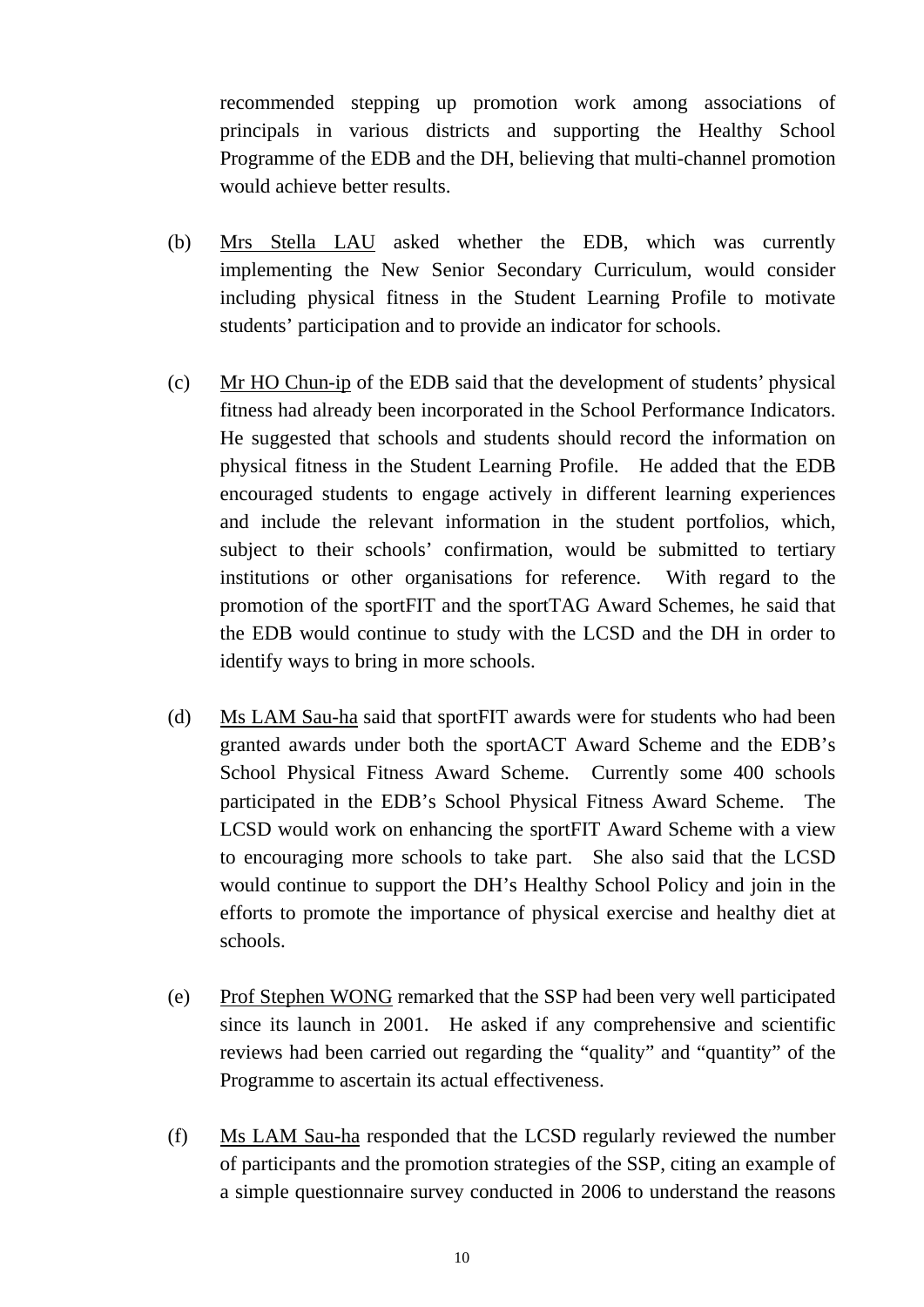for schools not joining the Programme. She said that the SSP was a diversified promotion campaign aimed mainly at catering for the different needs of schools, which was why participation in its subsidiary programmes varied from school to school.

- (g) Ms Olivia CHAN of the LCSD expressed hope to learn more about the proposed review on "quality" and "quantity" for considering appropriate follow-up action. Prof Stephen WONG suggested examining participants' (including students, teachers and principals) understanding of and attitude to the SSP. He explained that although the year-on-year increases in the number of SSP participants since the launch of the Programme seemed to suggest that Hong Kong's adult population should have developed a more positive attitude towards sports, it was the reverse that was true, showing that school-leavers were inhibited by various social factors from participating in sports persistently and regularly. He proposed conducting an in-depth research study to measure the effectiveness of different schemes and provide reference for future strategy adjustments.
- (h) Ms LAM Sau-ha said that the LSCD would actively consider the suggestion, adding that it would regularly hold detailed discussions with NSAs and implement the SSP according to the different needs of schools. As regards the recently promoted Sports Award Scheme, its main objective was to encourage students to do sports regularly and persistently and make a habit of regular workouts so that they would continue exercising after leaving school.
- (i) Mr Daniel CHAM agreed with the major work directions proposed in the paper, including the extension of the SSP to kindergartens, the development of team sports and the extension of the scope of service of the Sport Captain Programme. He suggested extending the SSP to tertiary institutions and introducing a Sports Award Scheme for the public to motivate them to do more exercise.
- (j) Dr Regina CHING of the DH opined that the SSP should be assessed according to its objectives. If the Programme was aimed at encouraging students to increase participation in sports or to do a certain amount of exercise, the assessment should be based on the number of student participants and on previous survey studies. If the objective was to understand whether school leavers would continue doing sports and maintain a sporty lifestyle, it would depend on social circumstances as well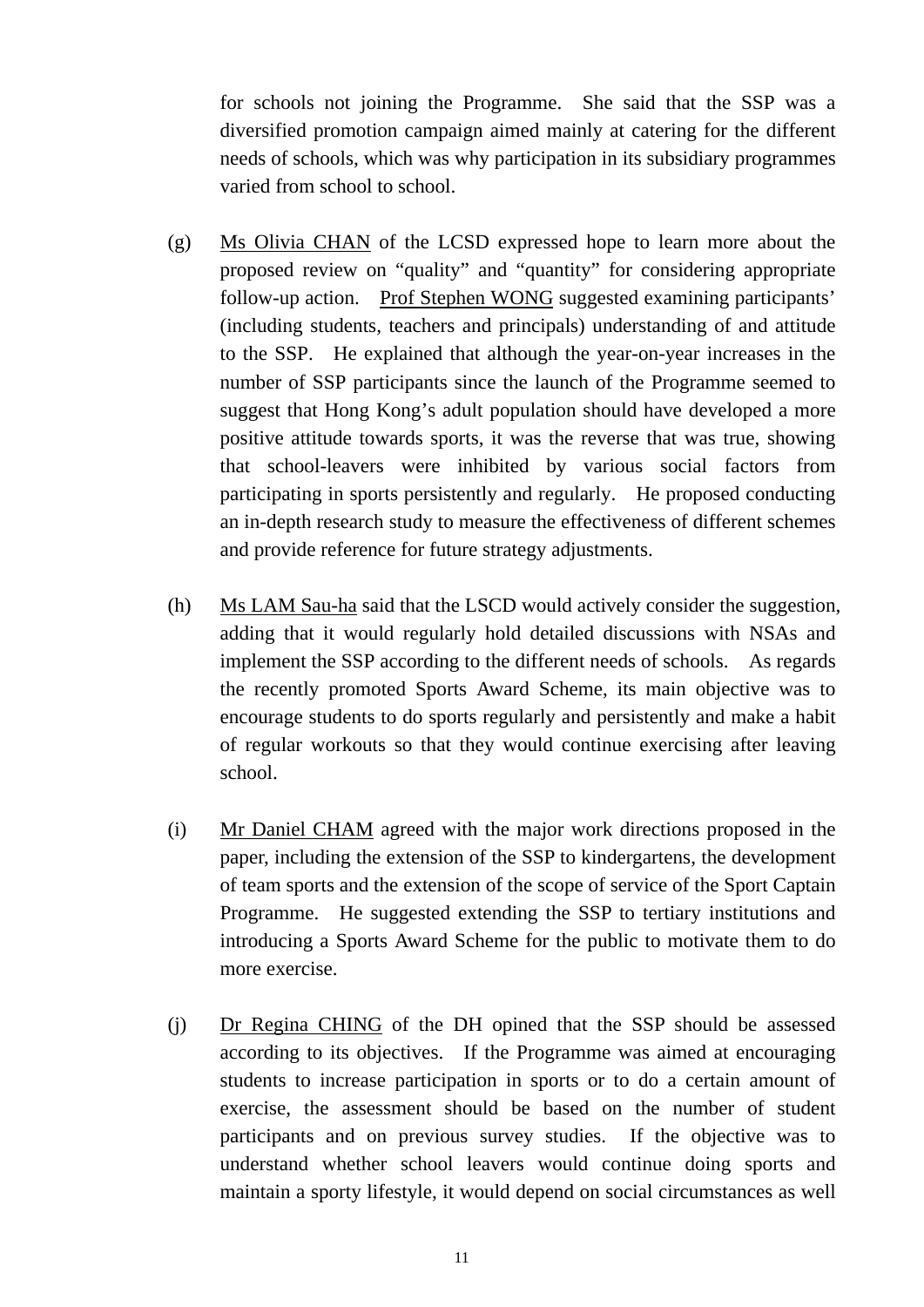as other support, and would require the joint efforts of the community. She therefore reiterated that apart from formulating policies to promote sport for all, the CSC should also play a part in restricting the promotion of unhealthy food so that the previous contributions of the CSC would not be compromised. She hoped that the CSC would have more discussions on food promotion.

- (k) Mr George YIP cited the experience of the Hong Kong Dancesport Association. The Association, which joined the SSP in 2005, had since seen an almost tenfold increase in the number of participants in dancing activities and a quota-exceeding number of applications from secondary schools for taking part in the Programme. It had also received invitations from DCs to help promote dancing in the community. The above example, coupled with the fact that a bronze medallist of DanceSport in the 2009 East Asian Games was an ex-SSP participant, showed that the SSP had borne fruit in terms of both quantity and quality.
- (l) Ms Olivia CHAN of the LCSD responded that the SSP was implemented mainly in primary, secondary and special schools and might not be suitable for tertiary institutions, given that the latter had a different environment and culture, and that university students should instead be targets for sports promotion at the community level. She said that to further promote community sports, efforts would be made to explore the feasibility of introducing the Sports Award Scheme at the community level and, subject to the availability of resources, to carry out other scientific research into the SSP.
- (m) Mr George YIP was of the view that sports should be promoted across the board. He referred to the example of Hong Kong Dancesport Association, which had been promoting dancing in kindergartens, primary and secondary schools and tertiary institutions for years. He said that previously both kindergartens and tertiary institutions had been excluded from the SSP. Given the recent extension of the SSP to kindergartens, he hoped that the same could apply to tertiary institutions in the future.
- (n) Ms LAM Sau-ha remarked that tertiary institutions had other sources of sports subsidy and were different from primary and secondary schools in environment and culture. Currently, to avoid overlapping of resources, consideration would not be given to extending the SSP to tertiary institutions.